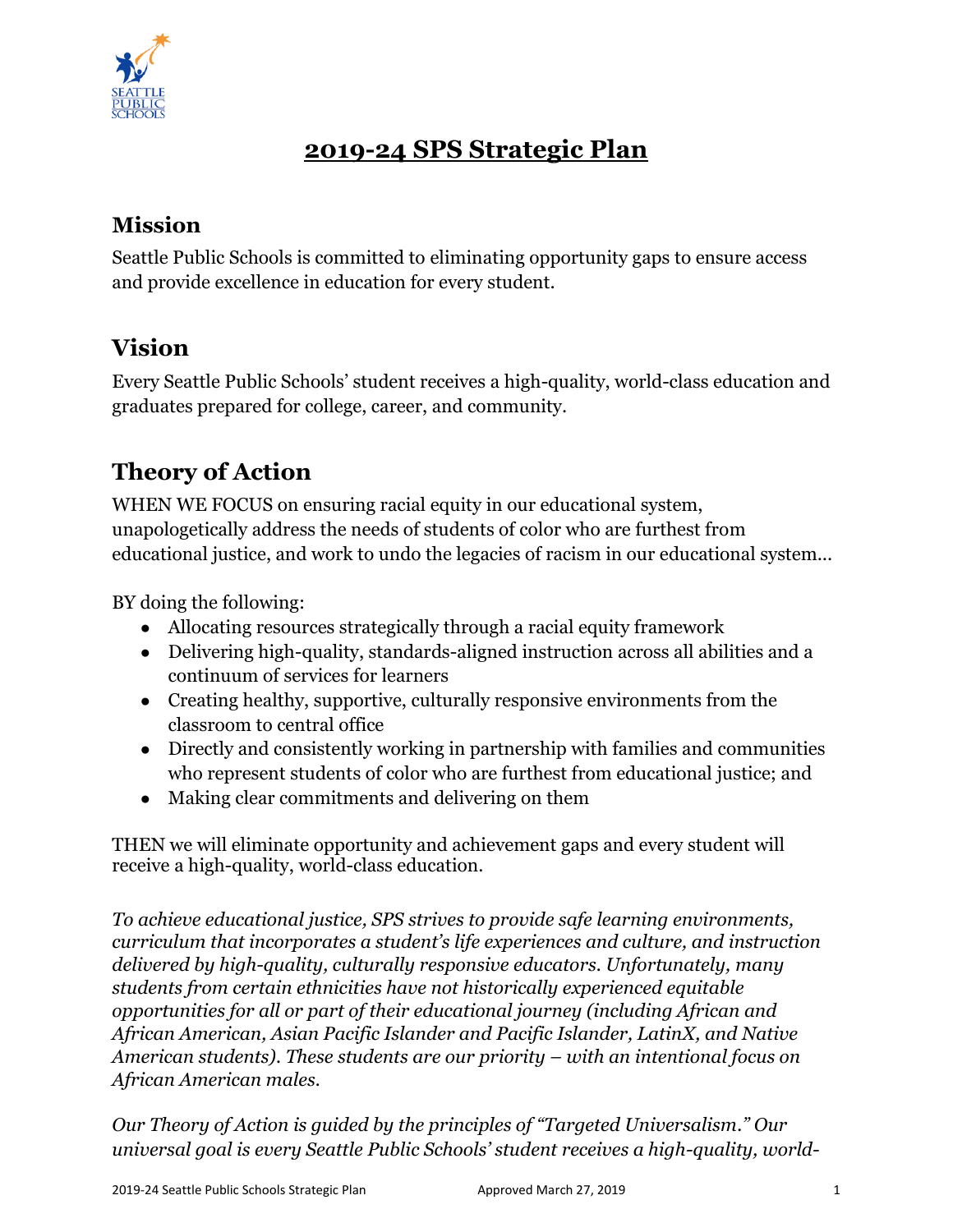

*class education and graduates prepared for college, career, and community. Targeted Universalism holds that targeted and differentiated efforts are required to meet the needs of specific student populations, so every student meets the universal goal. By focusing on students of color who are furthest from educational justice, especially African American males, we will make the greatest progress toward our collective vision.*

*We believe that an intentional focus on African American males will ultimately benefit every student. We will refine our systems and structures that will ultimately be used to better meet the needs of students throughout SPS. We will also learn how to develop and provide differentiated efforts to meet the needs of specific populations, allowing us to better serve the needs of additional student populations.*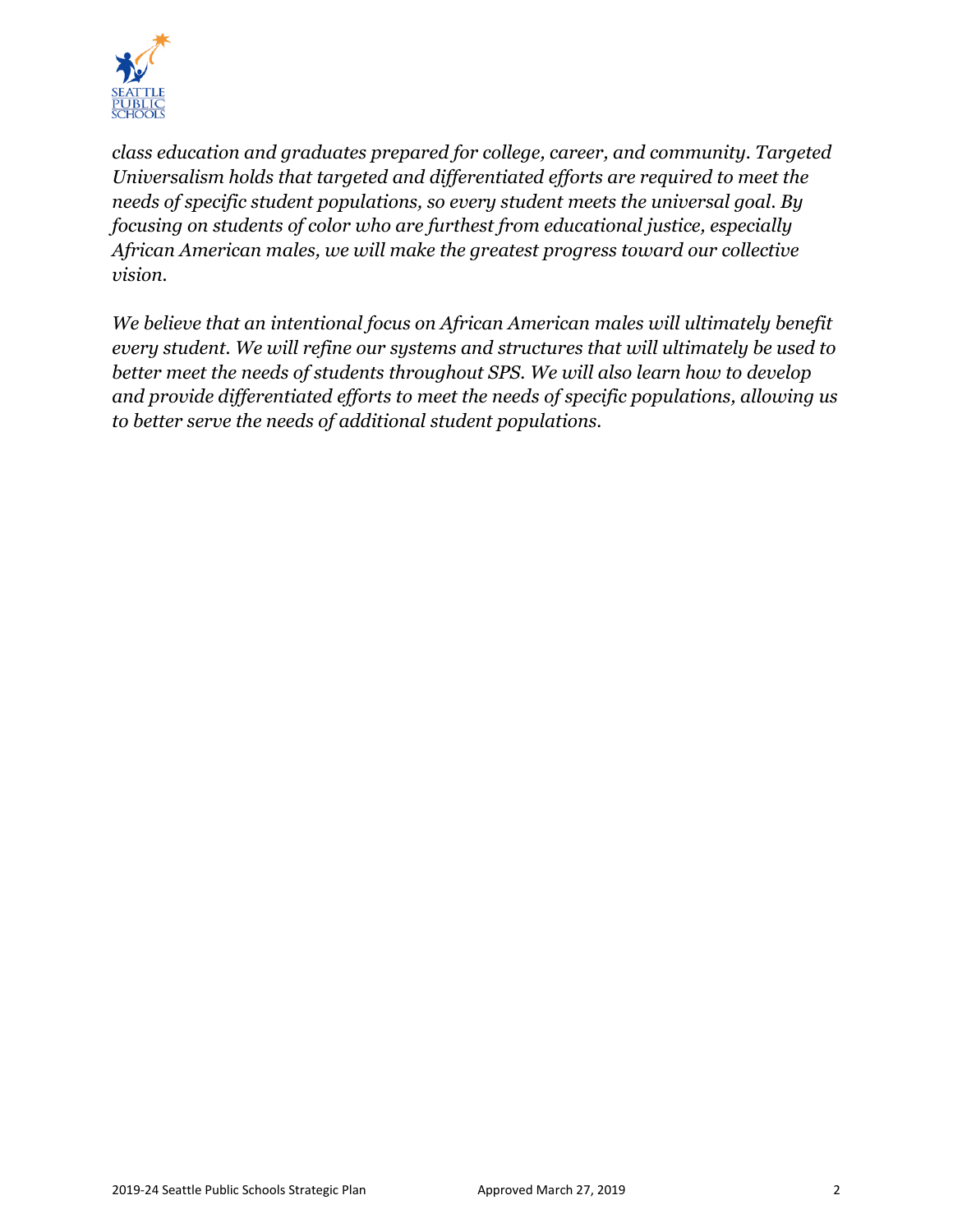

## **Priorities and Measurable Goals**

### **Priority: High-Quality Instruction and Learning Experiences**

#### **Educate the whole child<sup>1</sup> through high-quality instruction<sup>2</sup> and learning experiences that accelerate growth for students of color who are furthest from educational justice, with an intentional focus on African American males.**

We will recognize and serve the academic, social, cultural, emotional, and behavioral strengths and needs of students, providing high-quality, culturally responsive<sup>3</sup> instruction, curriculum, and social-emotional learning supports delivered by educators who set high expectations, so students graduate ready for college, career, and community.

| Goals                                        | <b>Measures Used to Evaluate Success</b>     |
|----------------------------------------------|----------------------------------------------|
| Students of color who are furthest from      | Student culture and climate surveys          |
| educational justice will feel safe and       | Attendance                                   |
| welcome in school                            | Discipline                                   |
|                                              | Equitable access to services (i.e., special  |
|                                              | education, English language learners, and    |
|                                              | highly capable)                              |
| Students of color who are furthest from      | 3 <sup>rd</sup> grade SBA ELA proficiency    |
| educational justice will read at grade level |                                              |
| by 3rd grade                                 |                                              |
| Students of color who are furthest from      | $5th$ and $7th$ grade SBA Mathematics        |
| educational justice will be proficient in    | proficiency                                  |
| mathematics in 5th grade and 7th grade       |                                              |
| Students of color who are furthest from      | At least six credits by the end of 9th grade |
| educational justice will finish 9th grade    |                                              |
| on track for on-time graduation              |                                              |
| Students of color who are furthest from      | <b>SBA</b>                                   |
| educational justice will graduate ready for  | SAT / ACT                                    |
| college and career                           | Advanced coursework completion               |
|                                              | CTE course pathway completion                |
|                                              | College enrollment without                   |
|                                              | developmental courses                        |

 $1$  Whole child education goes beyond a focus on academic achievement. When educators focus on educating the whole child, students are healthy, safe, engaged, supported, and challenged. In Seattle Public Schools, this means that we appreciate and serve the academic, social, emotional, and behavioral strengths and needs of students, which we believe comprise the needs of the "whole child."

 $\overline{\phantom{a}}$ 

<sup>&</sup>lt;sup>2</sup> High-quality instruction is focused on student-centered learning and achievement, intentional about student engagement, and aligned to standards with consistent and appropriate feedback.

<sup>&</sup>lt;sup>3</sup> At its foundation, culturally responsive education means that students are in an environment where they have the individual safety and comfort to learn within a classroom that has a common culture that is respectful of all backgrounds.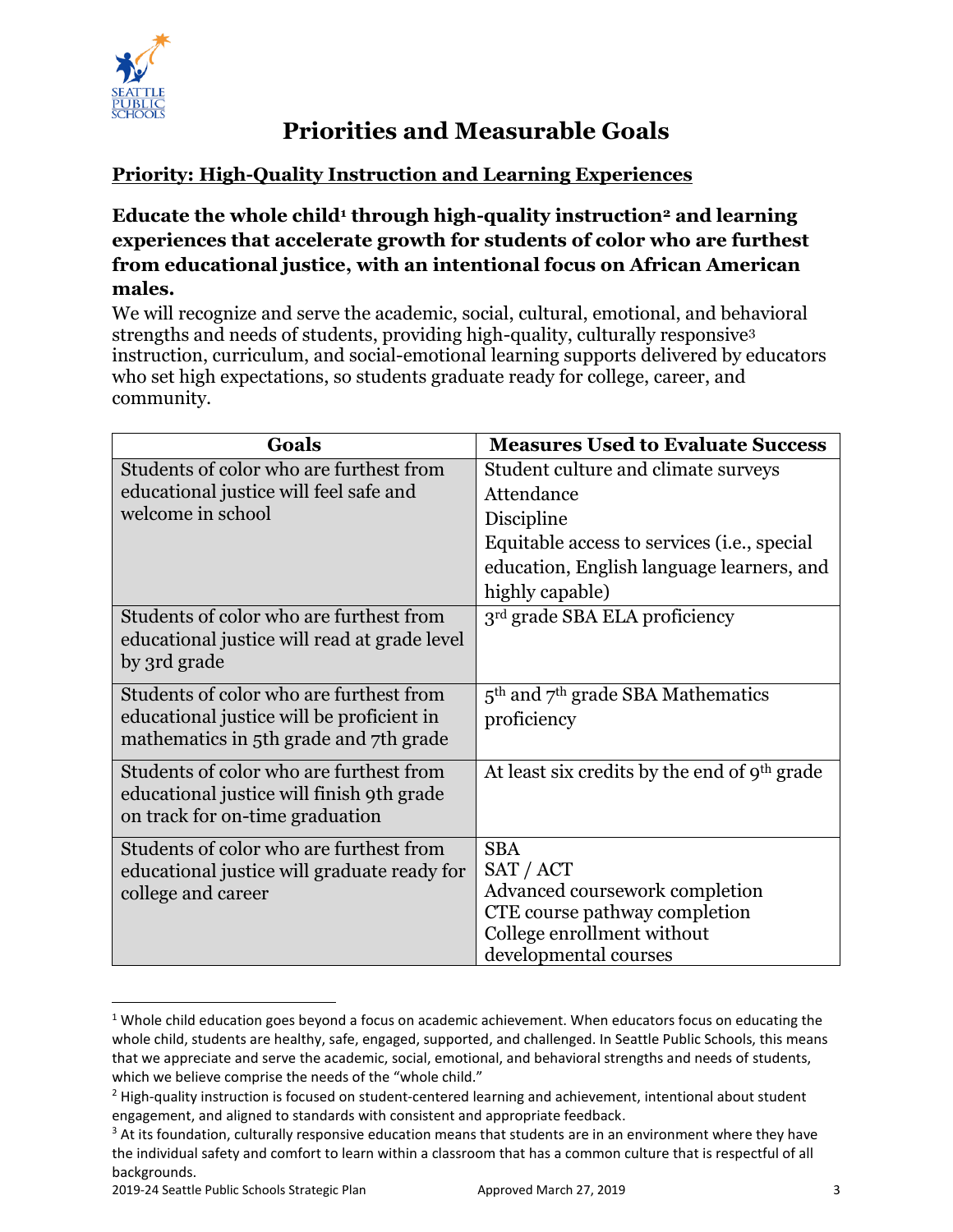

### **Priority: Predictable and Consistent Operational Systems**

#### **Develop operational systems that provide a predictable and consistent experience to meet the needs of students and families and allow them to focus on learning.**

We will manage district operational functions (non-academic/non-instructional; e.g., transportation, nutrition services, student assignment) in a culturally responsive, service-oriented, and cost-effective manner. We will ensure operational teams plan, establish, communicate, and consistently meet high service levels that provide school leaders, students, and families the information and daily experience that allows them to experience a safe and productive day of learning.

| Goals                                                                                            | <b>Measures Used to Evaluate Success</b>                                                                              |
|--------------------------------------------------------------------------------------------------|-----------------------------------------------------------------------------------------------------------------------|
| Operational functions will identify main                                                         | Department customer satisfaction                                                                                      |
| customers and increase satisfaction                                                              | surveys                                                                                                               |
|                                                                                                  | Timely response feedback                                                                                              |
| Operational functions will improve<br>communication to school leaders,<br>families, and students | School leader, family, and student<br>awareness surveys                                                               |
| Operational functions will improve<br>overall performance in support of student<br>learning      | Overall service quality level informed by<br>performance indicators unique to each<br>individual operational function |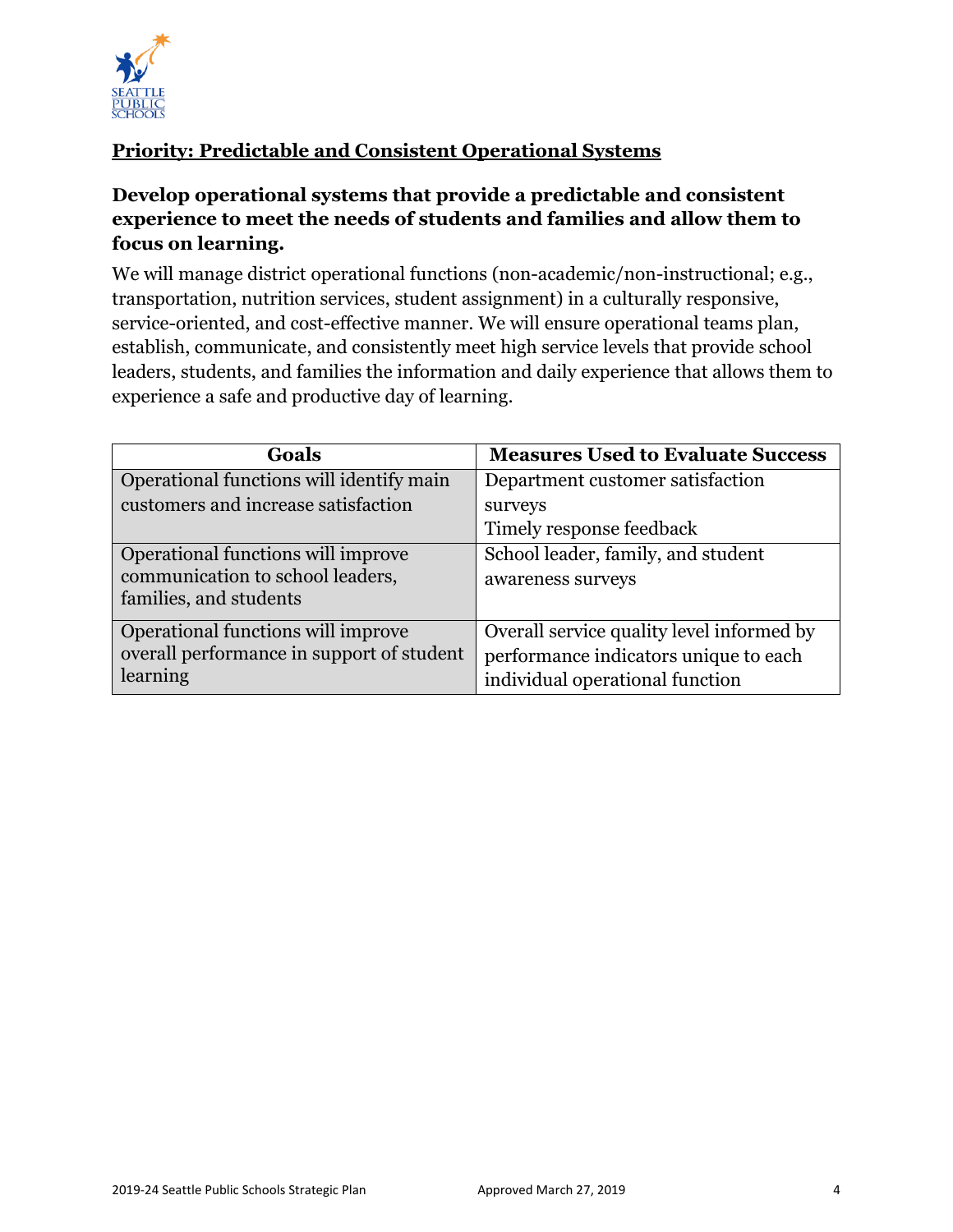

### **Priority: Culturally Responsive Workforce**

#### **Develop a culturally responsive workforce so teachers, leaders, and staff will effectively support students and families.**

We will recruit a diverse workforce representative of our broader community using proven local and national best practices and focus on the retention of educators of color. We will also continue to develop culturally responsive mindsets and capabilities with all team members so there is a warm, welcoming environment in every classroom, school, and throughout central office to support student learning.

| Goals                                    | <b>Measures Used to Evaluate Success</b>             |
|------------------------------------------|------------------------------------------------------|
| Staff will improve their culturally      | Cultural responsiveness training                     |
| responsive professional practice         | completion                                           |
|                                          | School and central office staff working              |
|                                          | condition surveys                                    |
|                                          | Student and family culture and climate               |
|                                          | surveys                                              |
|                                          | Equitable access to services ( <i>i.e.</i> , special |
|                                          | education, English language learners, and            |
|                                          | highly capable)                                      |
| The diversity of staff and leadership at | Staff demographics                                   |
| schools and central office will increase | Recruitment, selection, and retention of             |
|                                          | staff of color                                       |